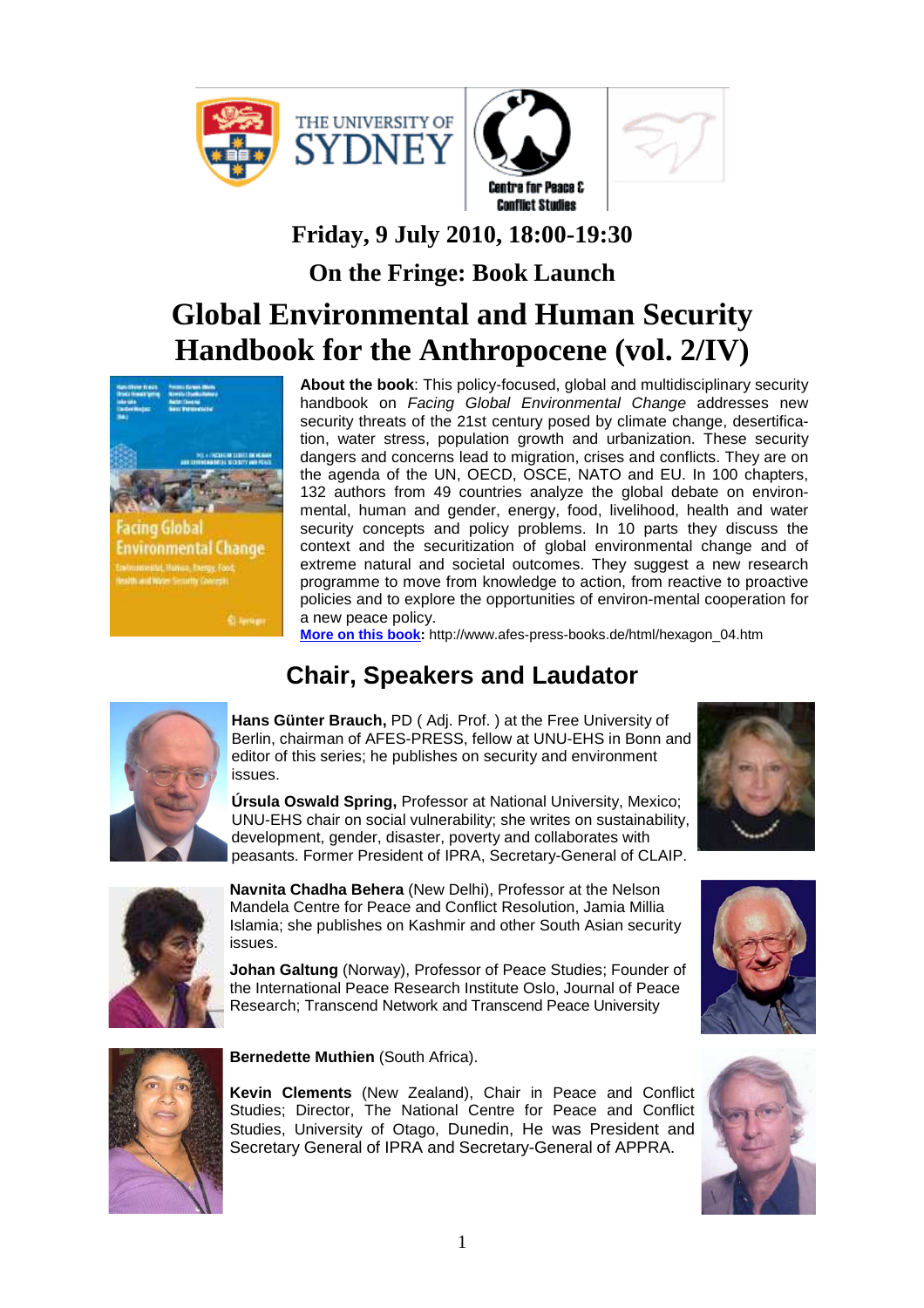#### **Time Schedule**

- **18.00-18.05 Chair: Munyaradzi Saruchera** (Zimbabwe/South Africa): Introduction & Mocderation
- **18.05-18.25 Hans Günter Brauch** (Germany):Introducing the Hexagon book series and the Global Environmental and Human Security Handbook for the Anthropocene (GEHSHA)
- 18.25-18.45 **Navnita Chadha Behera** (India): The Security Problematique in South Asia: Alternative Conceptualizations
- **18.45-19.05 Ursula Oswald Spring** (Mexico): Towards the Fourth Green Revolution
- **19.05-19.25 Johan Galtung** (Norway): Laudator, Critic and Commentator
- **19.25-19.30 Kevin Clements** (New Zealand), **Secretary General of IPRA:** Concluding remark

### **Biography of the Laudator, Critic and Commentator**

**Johan Galtung (Norway)**, Dr. h.c. mult., Professor of Peace Studies, founder TRANSCEND: A Peace Development Environment Network and of TRANSCEND Peace University. Born 1930 in Oslo, Norway; PhD mathematics 1956; PhD sociology 1957, Founder, International Peace Research Institute, Oslo January 1959, Founder, Journal of Peace Research 1964.

Among his recent book publications are: *Human Rights In Another Key* (Cambridge: Polity, 1994), translated into German, Italian, Norwegian, Portuguese, Turkish; (with Daisaku Ikeda): *Taiwa: Heiwaeno Sentaku; Choose Peace* (Tokyo, Mainichi, 1995); London: Pluto, 1995; translated into Italian, Korean, Thai; *Investigaciones teóricas* (Madrid: Tecnos; Gil Albert, 1995); *Peace By Peaceful Means* (London: SAGE, 1996), in German (Opladen: L&B 1996), in italian (Milano: Esperia, 2000), in Korean (Seoul: 2002); in Spanish (Gernika: 2003; Erevan: 2005); *Deep-Rooted U.S. Pathologies* (Fairfax: ICAR, GMU, 1996); (with Sohail Inayatullah): *Macrohistory and Macrohistorians* (Westport CT: Praeger, 1997); *Der Preis der Modernisierung* (Wien, ProMedia, 1997); *Conflict Transformation By Peaceful Means* (UN 1998, 2000); *Die andere Globalisierung, Münster* (Agenda Verlag, 1998); 3R: Reconstruccion, Resolucion, Reconciliacion (Gernika, 1998); (with Ikuro Anzai) *Nippon wa Kikika* [Is Japan in A Crisis?] (Kyoto 1999); *Die Zukunft der Menschenrechte* (Frankfurt: CAMPUS/EXPO 2000); (with CG, K Jacobsen): *Searching for Peace* (London: Pluto, 2000, 2002); *Johan uten land* [autobiography] (Oslo: Aschehoug, 2000); *Rethinking Conflict: The Cultural Approach*, (Strasbourg: CoE 2002); *Les mondes pour la paix* (Caen: Mémorial, 2003); *Både-Og: En innföring i konfliktarbeid* (Oslo: Kagge, 2003); (with Andreas Galtung): *En flyveappelsin forteller* (Oslo: Kagge, 2003); (with Rick Vincent): *USA Glasnost* (Cresskill, NJ: Hampton 2003); *Transcend & Transform* (London: PLUTO; Boulder CO: Paradigm Press 2004), coming in 25 languages; *Pax Pacifica: The Pacific Hemisphere&Peace Studies* (Pluto 2005); (with Charles Webel, eds): *Handbook in Peace and Conflict Studies* (London: Routledge, 2007); *50 Years: 100 Peace & Conflict Perspectives* (TUP 2008); (with Paul Scott) *Democracy. Peace. Development* (TUP 2008); *50 Years: 25 Intellectual Landscapes Explored* (TUP 2008); (with Grame McQueen): *Globalizing God* (TUP 2008); *Norge sett utenfra* (Oslo: Kagge, 2008); *The Fall of the US Empire - And Then What?* (TUP 2009); (with Jack Santa Barbara, Fred Dubee) *Peace Business* (TUP 2009).

He is the holder of many awards among them are: *Right Livelihood Award* (aka Alternative Nobel Peace Prize), 1987; *Bajaj International Award for Promoting Gandhian Values*, 1993; *First Morton Deutsch Conflict Resolution Award*, 2001; *Norwegian Literary Prize Brage*, 2000; *Premio Hidalgo*, Madrid, 2005; *Augsburg Golden Book of Peace*, 12/2005; *Marburg Golden Book*, 12/2007. He also received doctoral degrees *honoris causa* from: University of Tampere, 1975, peace studies; University of Cluj, 1976, future studies; Uppsala University, 1987, social sciences; Soka University, Tokyo, 1990, peace/Buddhism; Universität Osnabrück, 1995, peace studies; Università di Torino, 1998, sociology of law; FernUniversität Hagen, 2000, philosophy; Universidad de Alicante, 2002, sociology; Universidad Autonoma de Puebla, 2006, law. Furthermore he became: Profesor honorario, Universidad de Alicante, Alicante, 1981;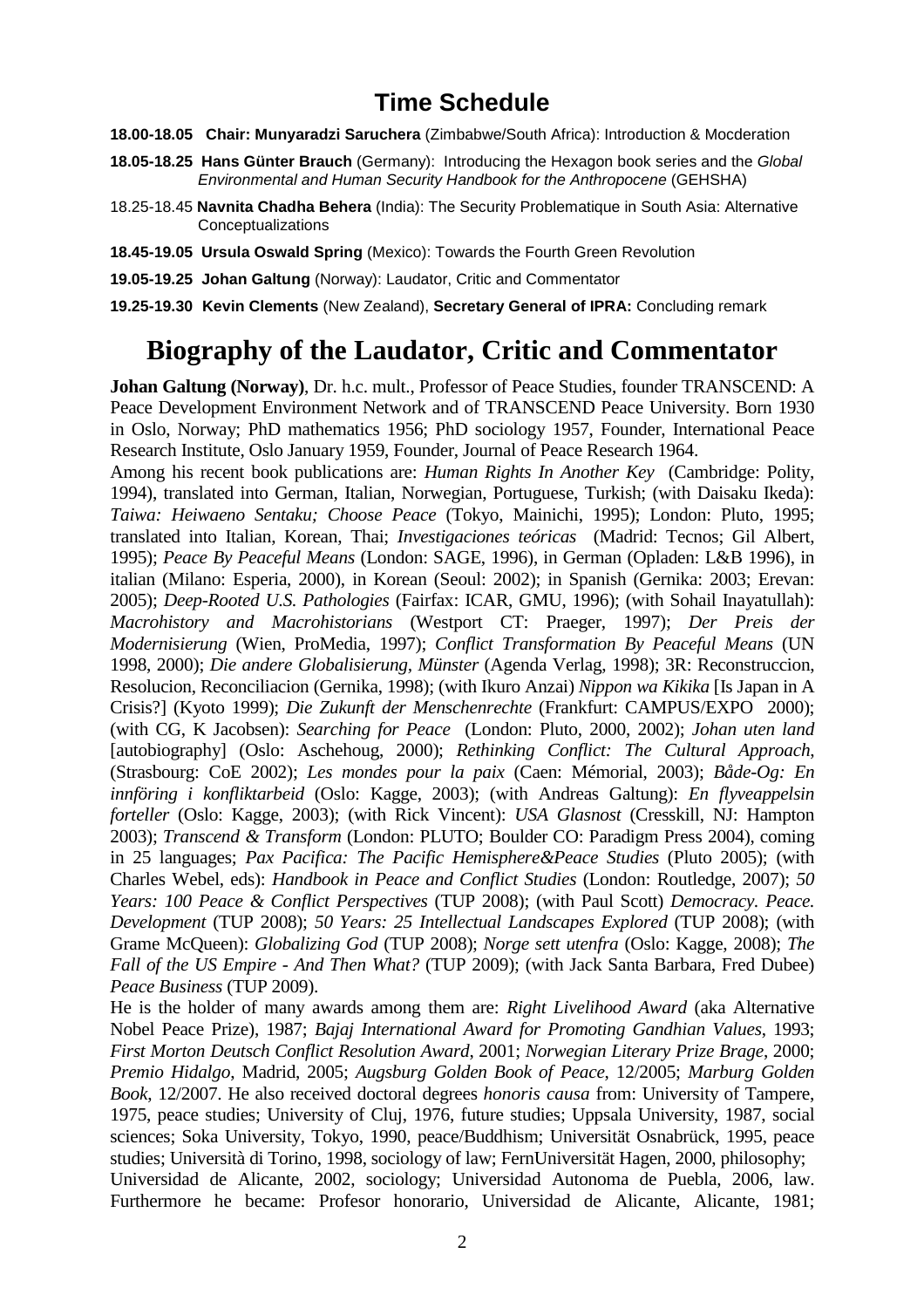Honorarprofessor, Freie Universität Berlin, 1984-1993; Honorary professor, Sichuan University, Chengdu, 1986; Honorarprofessor, Universität Witten/Herdecke, Witten, 1993.

*Address*es: 7 Cret de Neige F-01210 VERSONNEX M 336.0735.9724 TF 334.5042.7306

- Casa 227, Escandinavia, E-03580 ALFAZ DEL PI; TF 34(96)588.9919
- Apt 302, 11009 Kinship, Ct MANASSAS, VA 20109-7713 TF 1(703)257.4163
- Apt 912 Garden Ct Kawaramachi/Shomen, KYOTO 600-8199TF 81(75)344.4507

*Email*: <galtung@transcend.org>

*Website*: <www.transcend.org>.

#### **Biographies of the Speakers**

**Hans Günter Brauch** (Germany): Dr. phil. habil, Adj. Prof. (Privatdozent) at the Faculty of Political Science and Social Sciences, Free University of Berlin; since 2005 senior fellow at the *Institute on Environment and Human Security* of the *United Nations University* (UNU-EHS) in Bonn; since 1987 chairman of *Peace Research and European Security Studies* (AFES-PRESS). He is the editor of the *Hexagon Book Series on Human and Environmental Security and Peace* (HESP) with Springer-Verlag, He was guest professor of international relations at the universities of Frankfurt on Main, Leipzig and Greifswald and at the teachers training college in Erfurt. From 1976-1989 he was research associate at Heidelberg and Stuttgart universities, a research fellow at Harvard and Stanford University and he was also teaching at the universities of Darmstadt, Tübingen, Stuttgart and Heidelberg. In 2010 he is teaching at the Free University of Berlin, at SciencePo (Paris), the European Peace University (EPU, Schlaining, Austria), the National Autonomous University of Mexico (UNAM) and at the *Institute of Occidental Studies,* National University of Malaysia (UKM), Malaysia.

*Publications*: He has published 72 books, studies and research reports, 144 book chapters more than 81 articles in journals on security, armament, climate, energy and migration policies and on Mediterranean issues in English and German; 21 book chapters and journal articles were published in 10 other languages, in Spanish, Greek , French, in Danish, Finnish, Russian, Japanese, Portuguese, Serbocroatian and in Turkish; more than 130 internet publications of keynote speeches and conference presentations in German, English and Spanish. His monographs include: (co-author with H. v.d. Graaf, J. Grin, W. Smit): *Militärtechnikfolgenabschätzung und präventive Rüstungskontrolle*, 1997; *Klimapolitik der Schwellenstaaten Südkorea, Mexiko und Brasilien; Osterweiterung der Europäischen Union. Umwelt- und Energiepolitik der Tschechischen Republik*, 2000. Books in English: (co-ed. with D.L. Clark): *Decisionmaking for Arms Limitation - Assessments and Prospects*, 1983; (ed.): *Star Wars and European Defence - Implications for Europe: Perceptions and Assessments*, 1987; (co-author with R. Bulkeley): *The Anti-Ballistic Missile Treaty and World Security*, 1988; (ed.): *Military Technology, Armaments Dynamics and Disarmament*, 1989; (co-ed. with R. Kennedy)*: Alternative Conventional Defense Postures in the European Theater*, Vol. 1: *The Military Balance and Domestic Constraints*, 1990; Vol. 2: *Political Change in Europe: Military Strategy and Technology*, 1992; Vol. 3: *Military Alternatives for Europe after the Cold War*, 1993; (co-ed. with H.J. v.d. Graaf, J. Grin; W. Smit): *Controlling the Development and Spread of Military Technology*, 1992; (co-ed. A. Marquina): *Confidence Building and Partnership in the Western Mediterranean. Tasks for Preventive Diplomacy and Conflict Avoidance,* 1994; *Energy Policy in North Africa (1950-2050). From Hydrocarbon to Renewables*, 1997; (co-ed. with A. Marquina, A. Biad): *Euro-Mediterranean Partnership for the 21st Century,* 2000; (co-ed. with A. Marquina): *Political Stability and Energy Cooperation in the Mediterranean* (2000); *Liberalisation of the Energy Market for Electricity and Gas in the European Union: a Survey and implications for the Czech Republic,* 2002; (co-ed. with P. Liotta, A, Marquina, P. Rogers, M. Selim): *Security and Environment in the Mediterranean. Conceptualising Security and Environmental Conflicts*, 2003; *Environmental*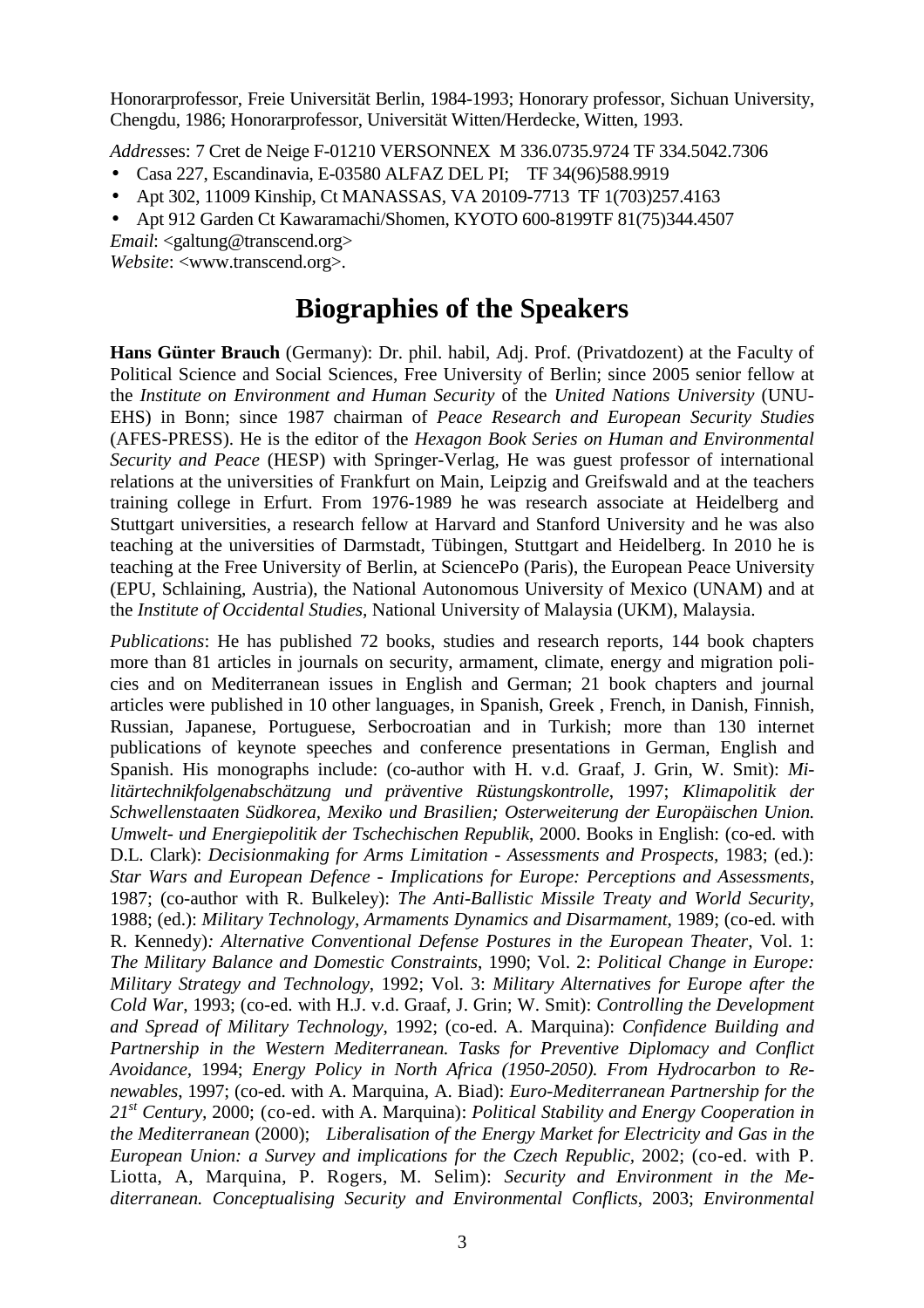*Dimension of Human Security: Freedom from Hazard Impact,* 2005; *Threats, Challenges*, *Vulnerabilities and Risks in Environmental and Human Security*, 2005; (co-ed. with Ú. Oswald Spring, C. Mesjasz, J. Grin, P. Dunay, N. Chadha Behera, B. Chourou, P. Kameri-Mbote, P.H. Liotta): *Globalization and Environmental Challenges: Reconceptualizing Security in the 21st Century*, 2008; (co-ed. with Ú. Oswald Spring, J. Grin, C. Mesjasz, P. Kameri-Mbote, N. Chadha Behera, B. Chourou, H. Krummenacher): *Facing Global Environmental Change: Environmental, Human, Energy, Food, Health and Water Security Concepts* (2009); (co-ed. with Ú. Oswald Spring): *Reconceptualizar la Seguridad en el Siglo XXI* (2009); (co-author with Ú. Oswald Spring: *Securitizing the Ground – Grounding Security* and: *Seguritizar la Tierra - Aterrizar la Seguridad* (Bonn: UNCCD, 2009); (Guest co-edit. with Ú. Oswald Spring and M. Aydin of a special issue of: *Uluslararasi Iliskiler / International Relations*, 5,18, Summer Special Issue on "Security" (2009): (co-edit. with U. Oswald Spring, C. Tsardanidis and Y. Kinnas: Greek translations of 7 chapters, vol. 3: *Globalization and Environmental Challenges*, in: *Agora*, Spring 2010; (co-edit. with Ú. Oswald Spring, C. Tsardanidis and Y. Kinnas): Greek translations of chapters, vol. 4: *Facing Global Environmental Change*, in: *Agora*, Summer 2010; *Climate Change and Mediterranean Security: International, National, Environmental and Human Security Impacts for the Euro-Mediterranean Region during the 21st Century - Proposals and Perspectives*. Papers IEMed No. 9 (Barcelona: IEMed, 2010).

*Address*: PD Dr. Hans Günter Brauch, Alte Bergsteige 47, 74821 Mosbach, Germany. *Email*: <br />  $\Diamond$  afes-press.de>.

*Website*: < http://www.afes-press.de> and <http://www.afes-press-books.de/>.

**Úrsula Oswald Spring** (Mexico), full time Professor/Researcher at the *National University of Mexico* (UNAM) in the *Regional Multidisciplinary Research Center* (CRIM), national coordinator of water research for the National Council of Science and Technology (RETAC-CONACYT), and first MunichRe Foundation Chair on Social Vulnerability at the *United National University Institute for Environment and Human Security* (UNU-EHS) for 2005-2009. She was the founding Secretary General of El Colegio de Tlaxcala; General Attorney of Ecology in the State of Morelos (1992-1994) and National Delegate of the Federal General Attorney of Environment from 1994-1995. As Minister of Ecological Development in the State of Morelos (1994-1998) she planted over 30 million trees, promoted environmental education from childhood on and produced drinking water for the whole population with a reduction of 65% in infant mortality due to water-born illnesses. Between 1998 and 2000, she was President of the *International Peace Research Association* (IPRA) and later General Secretary of the Latin-American Council for Peace Research (2002-2006). She studied medicine, clinical psychology, anthropology, ecology, classical and modern languages and obtained her Ph.D from the University of Zürich (1978). For her scientific work she received the *Price Sor Juana Inés de la Cruz* (2005), the *Environmental Merit in Tlaxcala*, Mexico (2005, 2006); the *Price of Development of the UN* in Geneva. She was recognized as *Women Academic in UNAM* (1990 and 2000); and *Women of the Year* (2000). She works on nonviolence and sustainable agriculture with groups of peasants and women and is the representative for Latin American of *Diverse Women for Diversity*. She has written 45 books and more than 328 scientific articles and book chapters on sustainability, water, gender, development, poverty, drug consumption, brain damage due to under-nourishment, peasantry, social vulnerability, genetic modified organisms, bioethics and human, gender and environmental security, peace and conflict resolution, democracy and conflict negotiation. Among her major publications are: (coauthor with R. Strahm): *Why we are so poor?* (translated into 17 languages, 1.5 million copies); *Unterentwicklung als Folge von Abhängigkeit* (Berne: Lang, 1978); *Mercado y Dependencia* (México, D.F.: Ed. Nueva Imagen, 1979); *Piedras en el Surco* (México, D.F.: UAM-X, 1983); *Campesinos Protagonistas de su Historia: la Coalición de los*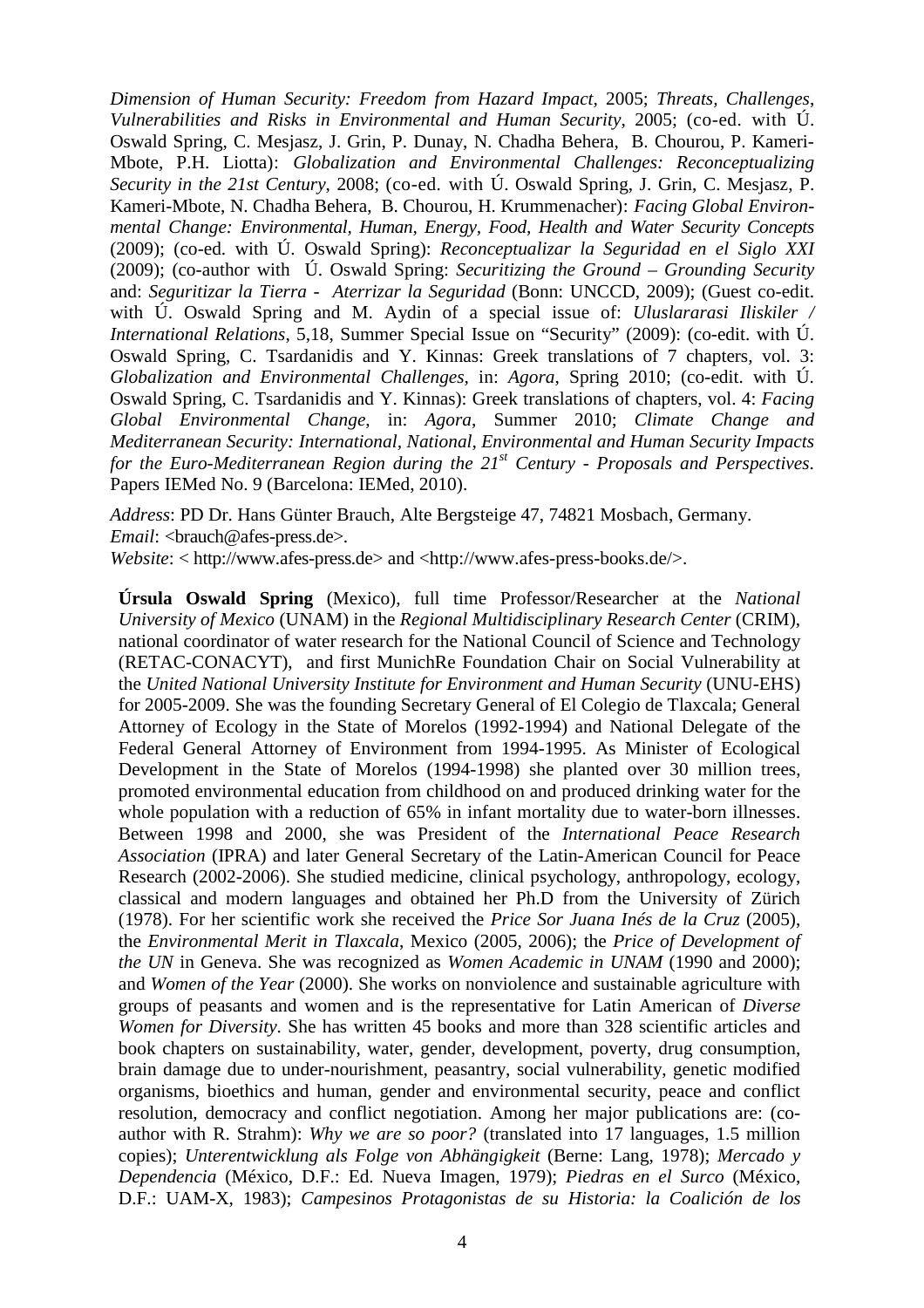*Ejidos Colectivos de los Valles del Yaqui y Mayo, una Salida a la Cultura de la Pobreza* (México, D.F.: UAM-X, 1986); *Estrategias de Supervivencia en la Ciudad de México* (Cuernavaca: CRIM/UNAM, 1991); *Fuenteovejuna o Caos Ecológico* (Cuernavaca: CRIM/UNAM, 1999); (ed.): *Peace Studies from a Global Perspective: Human Needs in a Cooperative World* (New Delhi: Mbooks, 2000); (co-author with M. Salinas): *Gestión de Paz, Democracia y Seguridad en América Latina* (México, D.F.: UNAM-CRIM/Coltlax, Böll, 2002); (ed.): *El recurso agua en el Alto Balsas* (México, D.F.: IGF, CRIM/UNAM, 2003); (Ed.): *Soberanía y Desarrollo Regional. El México que queremos* (México, D.F.: UNAM, 2003); (ed.): *Resolución noviolenta de conflictos en sociedades indígenas y minorías* (México, D.F.: CLAIP, IPRA & Böll Fundation, COLTLAX, 2004); *El valor del agua: una visión socioeconómica de un Conflicto Ambiental* (COLTLAX, CONACYT, 2005); (ed.): *International Security, Peace, Development, and Environment*, Book 39: *Encyclopaedia on Life Support Systems* (Paris: UNESCO - EOLSS, UK, online); *Gender and Disasters* (Bonn: UNU-EHS, 2008); (co-ed. with H.G. Brauch, C. Mesjasz, J. Grin, P. Dunay, N. Chadha Behera, B. Chourou, P. Kameri-Mbote, P.H. Liotta): *Globalization and Environmental Challenges: Reconceptualizing Security in the 21 st Century*, 2008; (co-ed. with H.G. Brauch, J. Grin, C. Mesjasz, P. Kameri-Mbote, N. Chadha Behera, B. Chourou, H. Krummenacher): *Facing Global Environmental Change: Environmental, Human, Energy, Food, Health and Water Security Concepts* (2009); (co-ed. with H.G. Brauch): *Reconceptualizar la Seguridad en el Siglo XXI* (2009); (co-author with H.G. Brauch: *Securitizing the Ground – Grounding Security* and: *Seguritizar la Tierra - Aterrizar la Seguridad* (Bonn: UNCCD, 2009); (Guest co-edit. with H.G. Brauch and M. Aydin of a special issue of: *Uluslararasi Iliskiler / International Relations*, 5,18, Summer Special Issue on "Security" (2009): (co-edit. with H.G. Brauch, C. Tsardanidis and Y. Kinnas: Greek translations of 7 chapters, vol. 3: *Globalization and Environmental Challenges*, in: *Agora*, Spring 2010; (co-edit. with H.G. Brauch, C. Tsardanidis and Y. Kinnas): Greek translations of chapters, vol. 4: *Facing Global Environmental Change*, in: *Agora*, Summer 2010; (co-author with I. Sánchez *et al.*, 2010): "Forced migration due to climate change"; in: *Journal of International Migration*; (co-authored with F. Flores et al*.***)**: *Migración Forzada, Sequía, Género y Vulnerabilidad Social* (Cuernavaca: CRIM-DGAPA-UNAM); (co-ed. with I. Sánchez et al.): *Investigación del agua en México* (Cuernavaca: CRIM-UNAM-CONACYT); (ed.): *Water Research in Mexico. Scarcity, Degradation, Stress, Conflicts, Management, and Policy* (Berlin: Springer, 2011). *Address:* Prof. Dr. Úrsula Oswald Spring, Centro Regional de Investigaciones Multidisciplinarias (CRIM), National autonomous University of Mexico (UNAM), Av. Universidad s/n, Circuito 2, Colonia Chamilpa, Cuernavaca, Mor. 62210 México.

*Email:* <uoswald@gmail.com> and <uoswald @servidor.unam.mx>.

*Website:* <http://www.afes-press.de/html/download\_oswald.html>.

**Navnita Chadha Behera** (New Delhi), Professor at the Department of Political Science, University of Delhi, New Delhi. She has earlier served as a Professor of Peace and Conflict Resolution at the Nelson Mandela Centre for Peace and Conflict Resolution, Jamia Millia Islamia, an assistant research professor, Centre for Policy Research and, assistant director, Women in Security, Conflict Management and Peace. Currently, she is an Erasmus Mundus Visiting Professor at the University of Bologna, Italy and the Central European University, Budapest, until July 2010. She has been a visiting fellow at The Brookings Institution (2001- 2002) and University of Illinois at Urbana-Champaign (1997-1998). Her books include: *Demystifying Kashmir* (Washington DC: Brookings Press, 2006 - New Delhi: Pearson Education, 2007); (ed.): *Gender, Conflict and Migration* (New Delhi: Sage, 2006); *State, Identity and Violence: Jammu, Kashmir and Ladakh* (New Delhi: Manohar Publishers, 2000); (ed.): *State, People and Security: The South Asian Context* (New Delhi: Har-Anand Publications, 2001); (co-ed with V.A. Pai Panandiker): *Perspectives on South Asia* (New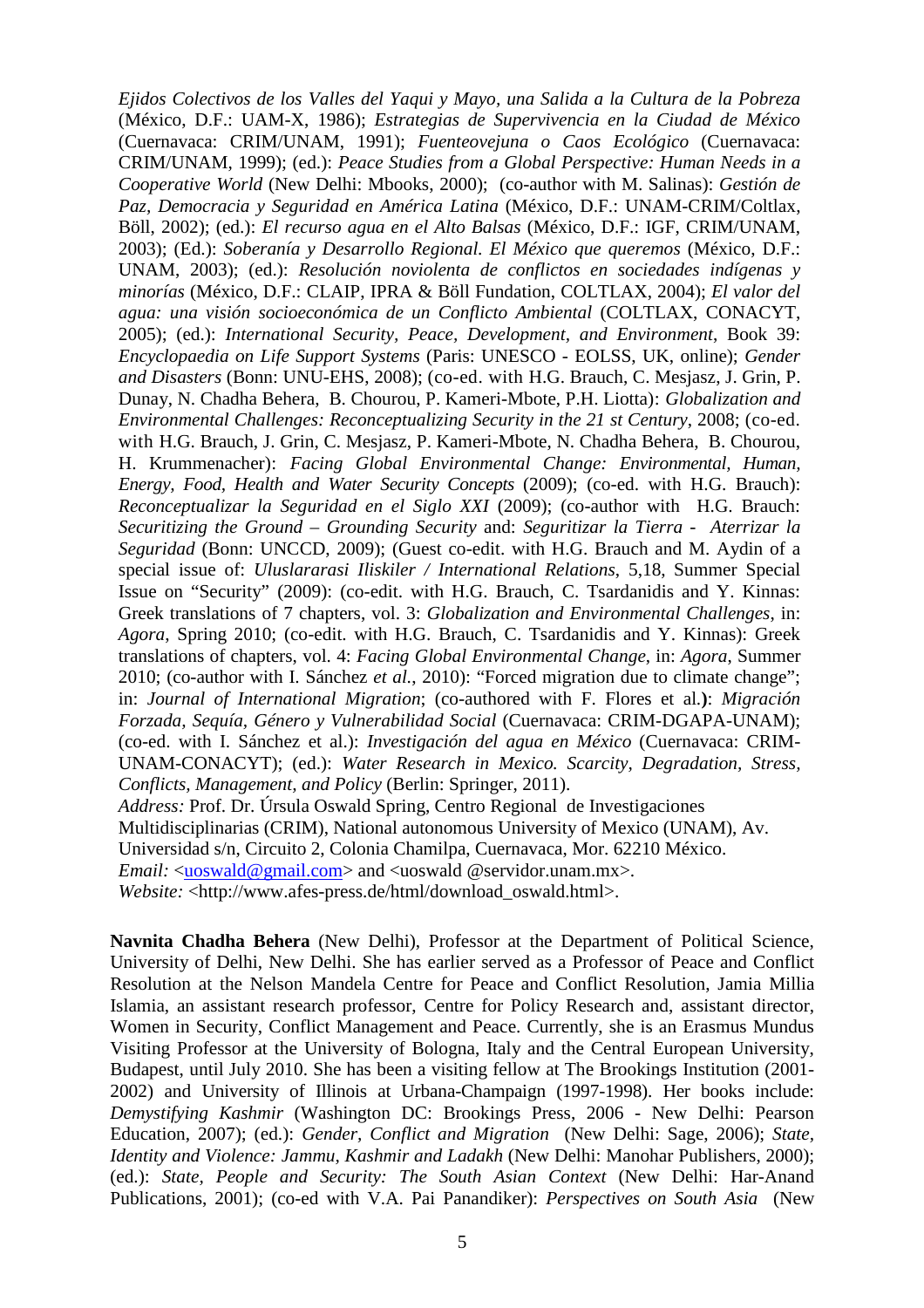Delhi: Konark, 2000); (co-author with V. Gunawardena, S. Kardar and R.A. Mahmood): *People-to-People Dialogues in South Asia* (New Delhi: Manohar Publishers, 2000); (coauthor with Paul M. Evans and Gowher Rizvi): *Beyond Boundaries: A Report on the State of Non-Official Dialogues on Peace, Security and Co-operation in South Asia* (Toronto: Joint Center for Asia-Pacific Studies, University of Toronto, 1997); (ed.): *International Relations in South Asia: Search for an Alternative Paradigm* (New Delhi: Sage, 2007); (co-ed. with H.G. Brauch, U. Oswald Spring, C. Mesjasz, J .Grin, P. Dunay, B. Chourou, P Kameri-Mbote, P.H. Liotta): *Globalization and Environmental Challenges: Reconceptualizing Security in the 21st Century*, 2008.

*Address*: Professor Dr. Navnita Chadha Behera, Department of Political Science, Faculty of Social Sciences New Building, 2<sup>nd</sup> Floor, North Campus, University of Delhi, New Delhi – 110007. *Email:* <navnita.behera@gmail.com>.

## **Biography of the IPRA Secretary General**

**Kevin P Clements** (New Zealand): is Chair in Peace and Conflict Studies; Director, The National Centre for Peace and Conflict Studies, University of Otago, Dunedin, New Zealand. He was Secretary General of International Alert (1999- 2003) when he was on the Board of the European Centre for Conflict Prevention and past President of the European Peace Building Liaison Office in Brussels. From 1994-2000 he was the Vernon and Minnie Lynch Chair of Conflict Resolution at the Institute for Conflict Analysis and Resolution at George Mason University (Virginia, USA) he directed from 1994-1999. Prior he was director of the Quaker United Nations Office in Geneva, head of the Peace Research Centre at the Australian National University in Canberra, a senior lecturer in Sociology and Co-ordinator of Peace Studies at Canterbury University, Christchurch New Zealand, lecturer in Sociology at Hong Kong University, and a post doctoral fellow at Oxford University.

His career has been a combination of academic analysis and practice in the areas of peacebuilding and conflict transformation. He has been an advisor to the New Zealand, Australian, British, Swedish and Dutch governments on conflict prevention, peace, defence and security issues. He was a member of the New Zealand Government's Defence Committee of Enquiry in 1985. From 1994-1998 he was President of the International Peace Research Association (IPRA), and from 1995-2000 he was President of the IPRA Foundation and from 1995-2000 he was Secretary General of the Asia Pacific Peace Research Association (APPRA) and from 2008 to 2010 of IPRA. He has been a consultant to non governmental and intergovernmental organizations on disarmament, arms control, conflict resolution, development and regional security issues. He has written or edited 6 books and over 150 chapters and articles on conflict transformation, peace-building, preventive diplomacy and development.

*Address:* Prof. Dr. Kevin P. Clements, Chair in Peace and Conflict Studies, Director, The National Centre for Peace and Conflict Studies, University of Otago, P.O Box 56 Dunedin, 9054 New Zealand.

*Email:*< kevin.clements@otago.ac.nz>

*Website: <*: http://www.otago.ac.nz/humanities/ncpacs/index.html>

# **Biography of the Chair**

**Munyaradzi Saruchera** (Zimbabwe/South Africa) is a seasoned researcher with work experience in social change, rural development and community-based natural resource management. He has undertaken a number of organisational and project evaluations across Southern Africa, and worked for a range of national, regional and international organisations in Botswana, South Africa and Zimbabwe. His major work interest is social change and rural development and the role of relationships in any development intervention. He has an Honours degree in Political Science (1994) from the University of Zimbabwe and a Masters degree in Policy Studies from the Universities of Zimbabwe and Fort Hare (2000). He is